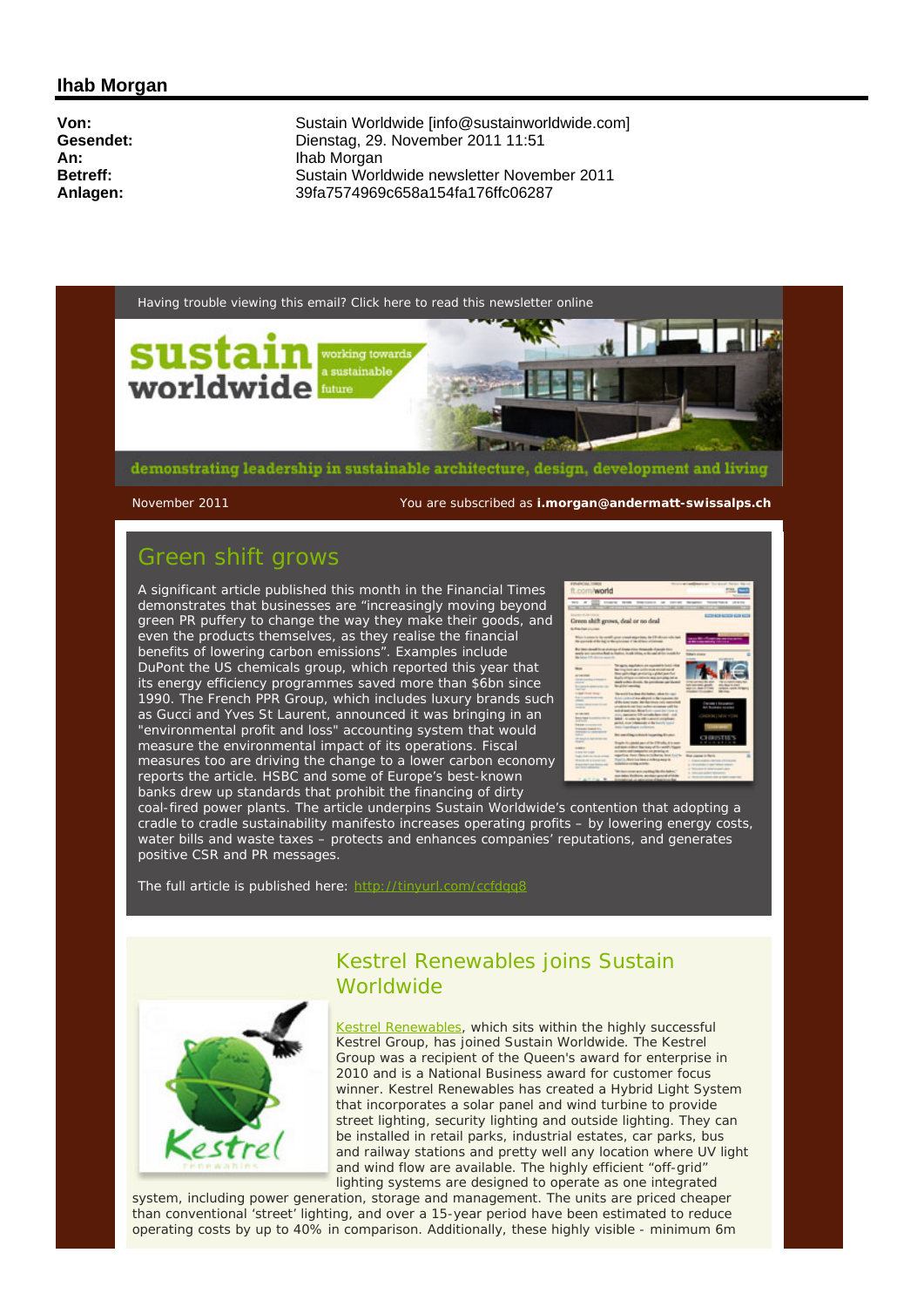high - units send out a strong 'green' message as to a company's commitment to sustainability. Kestrel Group Chairman and Founder Andy Thorne, said: "This is a new venture from Kestrel Group and demonstrates our commitment to the environment and our ever growing need to find a more harmonious way to leave a legacy of good stewardship to our children."

For further information regarding technical, purchasing or distribution matters in the UK and overseas, contact Director Andrew Hogan on +44 (0)1328 829007.

# Sustain Worldwide in the press this month, including the Financial Times

Sustain Worldwide and members, including Medina Palms and Six Senses Resorts & Spas, featured in the cover article published in the Financial Times House & Home 19 November. Sustain magazine, a highly regarded trade publication, featured six pages on Sustain Worldwide and members Alma Verde Village & Spa, Andermatt Swiss Alps , L'Amandier, Hotel in a Box, and Studio RHE in the current November-December issue. Property Drum, a UK magazine aimed at commercial and residential real estate professionals, featured a 4-page article with several contributions from Sustain Worldwide's CEO Anwar Harland-Khan. To view all Sustain Worldwide and members' press coverage, see http://www.sustainworldwide.com/press.html.



To discuss how Sustain Worldwide can assist you to gain quality

press coverage, contact Karen@SustainWorldwide.com

# Blog invite – International EAT and Property Overseas Today



New websites International Estate Agent Today and Property Overseas Today have invited Sustain Worldwide's members to blog on the sites. International EAT, launched three months ago, is a b2b website that receives 23,000 unique visits per month and 63,000 page loads. Property Overseas Today is consumer facing and was launched in September 2011. Already, it records 37,000 unique visits and 90,000 page loads monthly.

If you would like to blog on either site, for more information

contact Karen@SustainWorldwide.com

## Sustain Worldwide walks the talk

An Environmental Management System (EMS) underpins a company's environmental commitment, policies and operations. Sustain Worldwide has committed to implement the Flash-EcoStep EMS, which is part-funded by the European Regional Development Fund and leads to recognised certification. Delivered by Middlesex University CESMB, EcoStep was launched this year and is aimed at SMEs. EcoStep can be seen by SMEs as a bridge to ISO14001, which is probably the bestknown EMS, but which is intended for larger organisations with a minimum of 20 employees.

Why should you consider implementing an EMS? Beyond it being good practice for those companies promoting



sustainability as core to their business, having an EMS in place assists businesses to measure and reduce their environmental impacts, which will help the bottom line. It also demonstrates a company's commitment to sustainability which when robustly practiced and reported upon drives reputational enhancement – and minimises risk – and provides CSR and PR marketing benefits. Commercially, many public sector and larger businesses are beginning to demand such EMS certification in the tender process.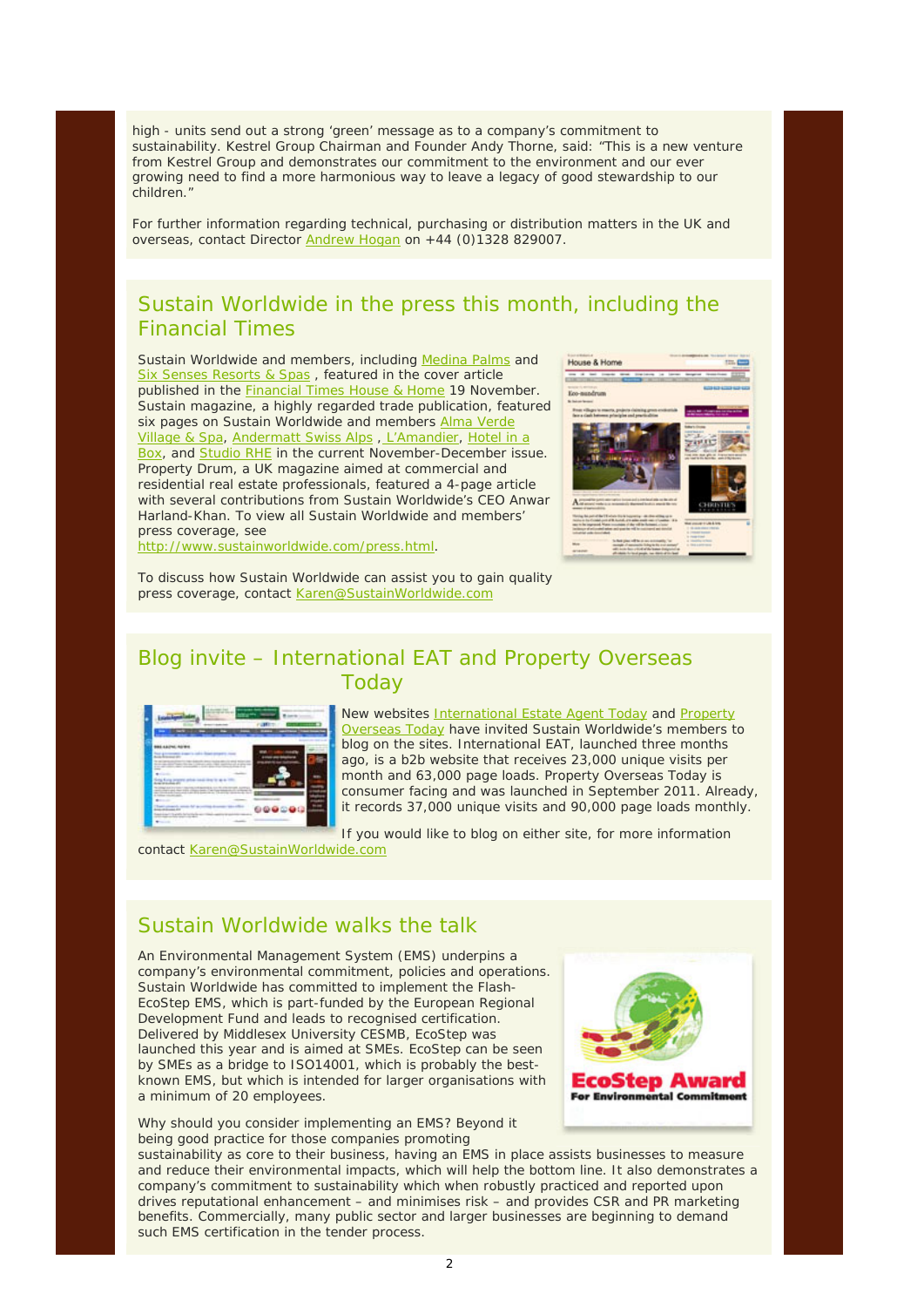For further information about, and to enquire how your business can benefit from implementing an EMS, such as EcoStep, contact: Gordon@SustainWorldwide.com

### Members' News In brief:



MGM France has announced it has sold all but a handful of the 90 apartments nearing completion in its new résidence de tourisme in Val Cenis in the Haute-Maurienne – a new region of the French Alps for MGM – and all of those in the Central Alps village of Alpe d'Huez where development of new buildings is rare.

Andermatt Swiss Alps celebrated the launch of a milestone in November when the outer shell of The Chedi Andermatt was completed and the roof was placed in position. The Chedi Andermatt is a unique 5-star superior resort and will be the first European property by the well-known luxury group Chedi.

Medina Palms, Kenya, has completed a residence and the show house. It can be viewed on line at www.alhamrakenya.com The resort of 50 residences (16 remaining for sale), on the shores of the Indian Ocean at Watamu, is on schedule to be completed by December 2012.

Porto Montenegro reports 75% of the fifth building, Tara, launched in summer 2011, have been sold. The Studio RHE designed Lido Mar, a 64m overwater pool cantilevered over the sea, including cabanas, daybeds, waterside lounge and live DJs, opened in summer 2011.

PGA Catalunya, Spain, has recently been named as both a Top 100 Course and a Top 100 Worldwide Course. The company reports it has 14 confirmed sales for the year-to-date, 8 reservations in place and 15 contracts currently under negotiation.

Six Senses Resorts & Spas has won two awards for its pioneering work in environmental conservation. The company has scooped a HICAP Sustainable Award in recognition of its corporate leadership in integrating sustainability as an embedded business philosophy. It has also picked up a Condé Nast Traveler World Savers Award in the Doing it All, Small Chain category.

Pafilia, developer of Minthis Hills Cyprus, has announced the opening of its Callisto showhouse. The company is hosting an opening day of the clubhouse on 15 December to showcase the development located in the hills above Paphos and with views to the Mediterranean Sea.

Ethical Currency has voluntarily committed to pay a 'Tobin tax" of 0.01% on all its transactions towards global development. MD Alastair Constance discussed his commitment to the tax in an article in Square Mile magazine. Constance extolled the benefits of Ethical Currency's commitment to the tax.

### Introducing Sustain Worldwide member

…

Ihab Morgan, Head of Destination Planning at Andermatt Swiss Alps AG, responsible for Andermatt Swiss Alps, Canton Uri/Switzerland.

#### **How important is sustainability to your company's philosophy, strategy and practices?**

Orascom is a company specialising in town-building and has an environmental and political responsibility. Therefore we aim to involve all possible resources to make sure that the lifetime of our built communities remains sustainable on a long-term basis.

#### **What is the biggest sustainability challenge facing your company?**

The biggest challenge is to ensure that people behave in a sustainably responsible way within our communities. This not

only requires the efforts of the company to build the necessary infrastructure and optimise resources, but also to facilitate residents to be able to adopt and live by this 'sustainable culture'.